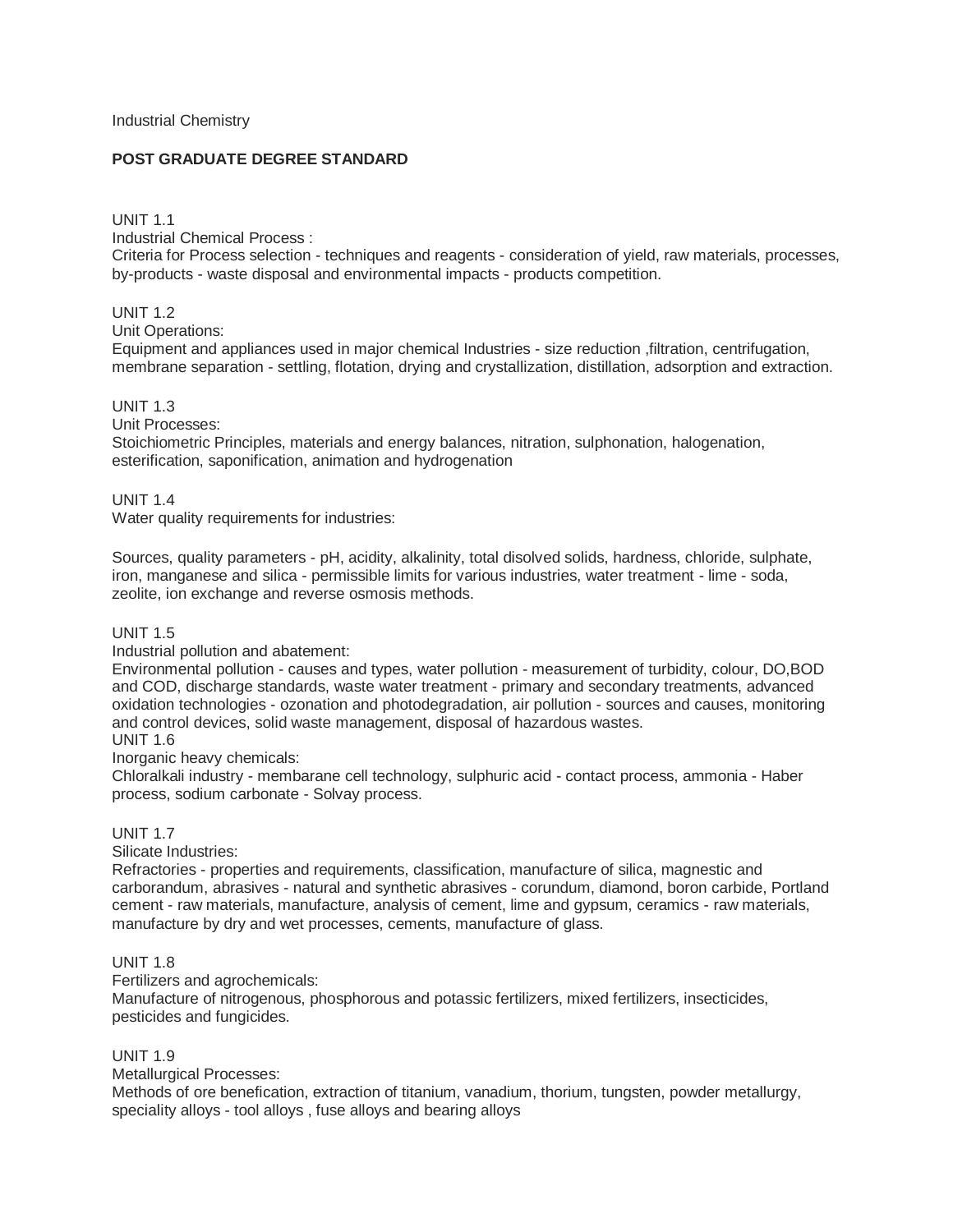UNIT 1.10

Industrial gases:

Production and uses of hydrogen, oxygen, nitrogen, argon, LPG, acetylene, carbon dioxide, water gas and producer gas.

PAPER -II UNIT 2.1 Petrochemicals: Petroleum refining - process outline, fuels from petroleum - cracking, alkylation, isomerisation, lubricants, petrochemical raw materials.

# UNIT 2.2

Coal Chemicals:

Coal varieties, analysis of coal - proximate and ultimate analysis, calorific value, combustion calculations, distillation of coal, coking methods, metallurgical coke, liquid fuels from coal - hydrogenation methods.

### UNIT 2.3

Oils, Soaps and detergents:

Fats and Oils - analysis and composition, extraction of oils - pressing, rendering and solvent extraction, bleaching and refining. Soaps - raw materials and manufacture. Detergents - Classification and application, raw materials and manufacture, enzyme and zeolite based detergents, biodegradable detergents.

## UNIT 2.4

Paper and pulp industries:

Manufacturing of pulp and paper - raw materials, mechanical and chemical pulping methods, bleaching, fillers and sizing agents, colouring, paper boards and laminates.

# UNIT 2.5

Fermentation industries:

Anaerobic fermentations - alcohol fermentation, aerobic fermentation - factors influencing yield, production of pencillin, tetracycline, lysine, glutamic acid, lactic acid, citric acid and enzymes, brewing industry.

### UNIT 2.6

Explosive and Propellants:

Chemical explosive - preparation of dynamite, TNB, PETN, Cyclonite, plastic explosives, gelatin, cordite and seismic explosives, propellants - manufacture of liquid and solid propellants - hydrazine, incendiaries and smoke screens.

### UNIT 2.7

Plastics:

Classification, Manufacture and application of LDPE, LLDPE, HDPE, PVC, PS, PMMA, ABS, teflon and bakelite, compounding of plastic, moulding techniques - compression, injection, transfer, extrusion and blow moulding, thermoforming.

### UNIT 2.8

Fibres and elastomers:

Manufacture of nylons, polyesters and polycarbonates, elastomers - natural rubber - compounding and vulcanisation, synthetic rubber - neoprene, butyl, nitrile, SBR and silicone rubber.

UNIT 2.9 Adhesives, resins and dyes: